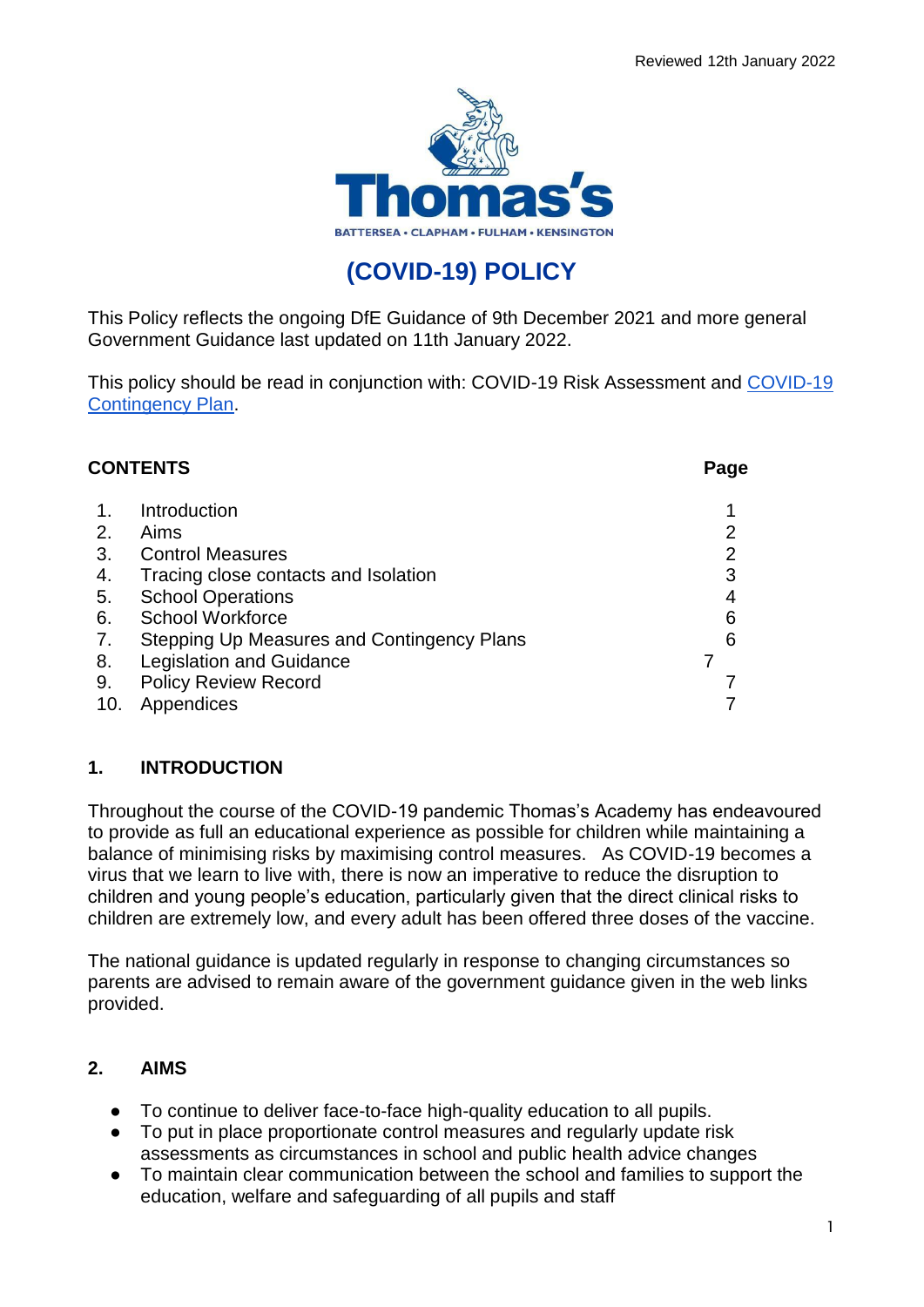# **3. CONTROL MEASURES**

Public Health England (PHE) has recommended four main measures to control and minimise the spread of the virus. These are listed below.

#### **3.1 Ensure good hygiene for everyone**

- Pupils will continue to be reminded to clean their hands regularly using soap and water or hand sanitiser.
- The 'catch it, bin it, kill it' approach will continue to be promoted.
- Members of staff will not require PPE equipment beyond what is normally needed for work.

#### **3.2 Maintain appropriate cleaning regimes, using standard products such as detergents**

An appropriate cleaning schedule will continue to be implemented, including regular cleaning of areas and equipment with particularly focus on frequently touched surfaces.

Public Health England has published revised [guidance for cleaning non-healthcare](https://www.gov.uk/government/publications/covid-19-decontamination-in-non-healthcare-settings)  [settings](https://www.gov.uk/government/publications/covid-19-decontamination-in-non-healthcare-settings) to advise on general cleaning required.

# **3.3 Keep occupied spaces well ventilated**

Thomas's Academy will continue to strike a balance between keeping the school wellventilated whilst maintaining a comfortable teaching environment. Measures adopted will include:

- opening windows to provide natural ventilation. (In cooler weather this may be just enough to provide background ventilation and then the windows opened more fully during break times to purge the air in the space.);
- opening internal doors to assist with the throughput of air;
- opening external doors where they are not fire doors or there is no safety risk.
- Monitoring C02 levels and taking action where sufficient ventilation is lacking

Steps will be taken to improve fresh air flow in any poorly ventilated areas, giving particular consideration when holding events where visitors such as parents are on site, for example school plays.

- **3.4 Follow public health advice on testing, self-isolation and managing confirmed cases of COVID-19.**
- **3.4.1 When an individual develops COVID-19 symptoms or has a positive test:**
	- Pupils, staff and other adults should follow public health advice on [when to self](https://www.nhs.uk/conditions/coronavirus-covid-19/self-isolation-and-treatment/when-to-self-isolate-and-what-to-do/)[isolate and what to do.](https://www.nhs.uk/conditions/coronavirus-covid-19/self-isolation-and-treatment/when-to-self-isolate-and-what-to-do/) They should not come into school if they have symptoms, have had a positive test result or other reasons requiring them to stay at home due to the risk of them passing on COVID-19 (for example, they are required to quarantine).
	- If anyone develops [COVID-19 symptoms,](https://www.nhs.uk/conditions/coronavirus-covid-19/symptoms/) however mild, they will be sent home and they should follow public health advice.
	- For everyone with symptoms, they should avoid using public transport and, wherever possible, be collected by a member of their family or household.
	- If a pupil is awaiting collection, they should be taken to the isolation room. A window should be opened for fresh air ventilation if possible. Appropriate PPE should also be used if close contact is necessary. Further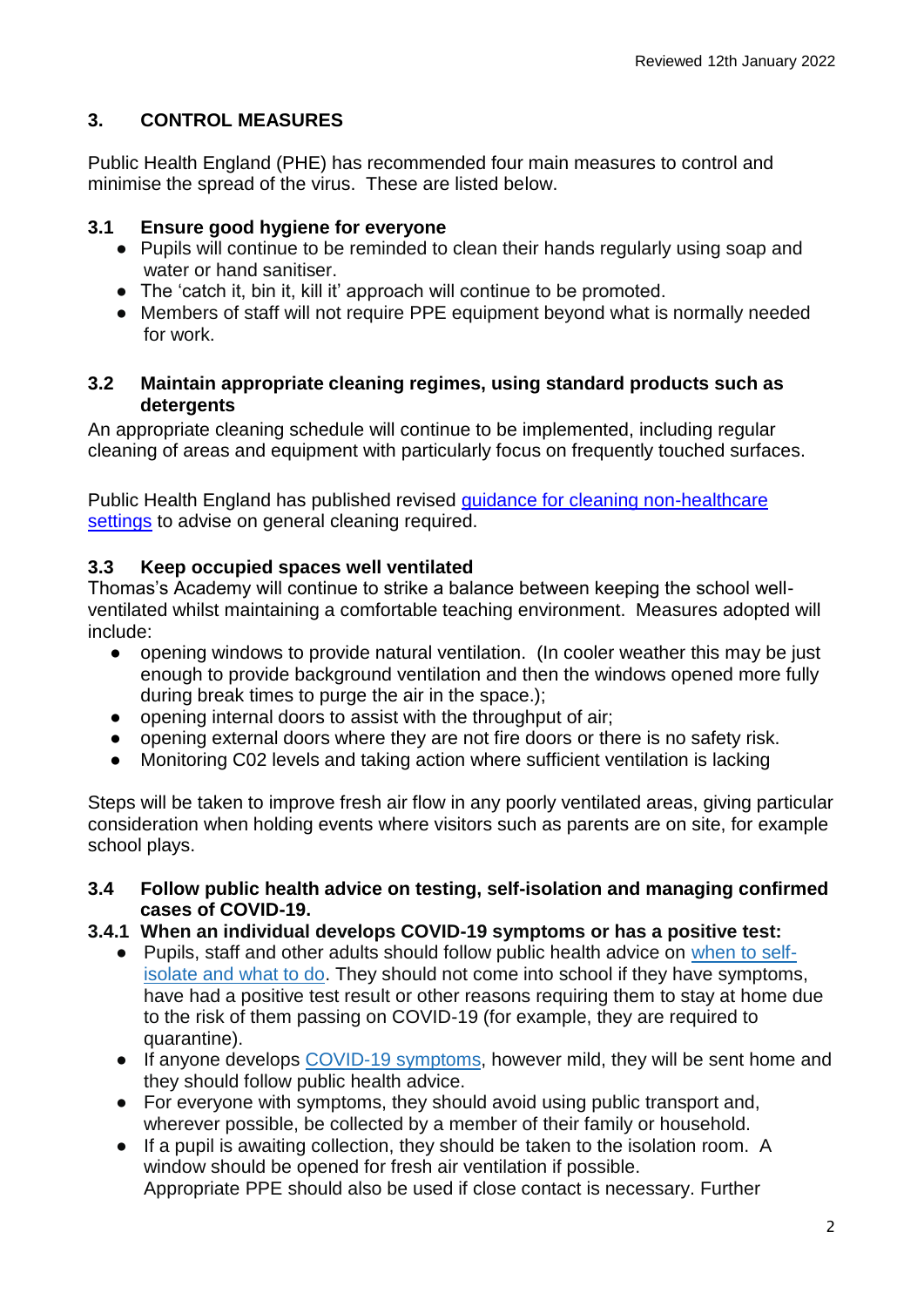information on this can be found in the use of PPE [in education, childcare and](https://www.gov.uk/government/publications/safe-working-in-education-childcare-and-childrens-social-care)  [children's social care settings](https://www.gov.uk/government/publications/safe-working-in-education-childcare-and-childrens-social-care) guidance. Any rooms they use should be cleaned after they have left.

• The household (including any siblings) should follow the PHE stay at home [guidance for households with possible or confirmed coronavirus \(COVID-19\)](https://www.gov.uk/government/publications/covid-19-stay-at-home-guidance/stay-at-home-guidance-for-households-with-possible-coronavirus-covid-19-infection)  [infection.](https://www.gov.uk/government/publications/covid-19-stay-at-home-guidance/stay-at-home-guidance-for-households-with-possible-coronavirus-covid-19-infection)

#### **3.4.2 Asymptomatic Testing**

Testing remains important in reducing the risk of transmission within the school

- Members of staff should undertake twice weekly home tests whenever they are on site until advice is reviewed. Families have also been advised to do this.
- Staff and pupils with a positive LFD test result should self-isolate in line with the [stay at home guidance for households with possible or confirmed coronavirus](https://www.gov.uk/government/publications/covid-19-stay-at-home-guidance/stay-at-home-guidance-for-households-with-possible-coronavirus-covid-19-infection)  [\(COVID-19\) infection.](https://www.gov.uk/government/publications/covid-19-stay-at-home-guidance/stay-at-home-guidance-for-households-with-possible-coronavirus-covid-19-infection)

#### **3.4.3 PCR Tests**

- For those with symptoms, a PCR test should be taken. Whilst awaiting the PCR result, the individual should continue to self-isolate.
- Staff and pupils with a positive PCR test result should self-isolate in line with the [stay at home guidance for households with possible or confirmed coronavirus](https://www.gov.uk/government/publications/covid-19-stay-at-home-guidance/stay-at-home-guidance-for-households-with-possible-coronavirus-covid-19-infection)  [\(COVID-19\) infection.](https://www.gov.uk/government/publications/covid-19-stay-at-home-guidance/stay-at-home-guidance-for-households-with-possible-coronavirus-covid-19-infection)

# **4 TRACING CLOSE CONTACTS AND ISOLATION**

Close contacts will now be identified via NHS Test and Trace and contact tracing will no longer be undertaken within Thomas's Academy.

As with positive cases in any other setting, NHS Test and Trace will work with the positive case and/or their parent to identify close contacts. Thomas's Academy pupils will only be contacted by NHS Test and Trace where the positive case and/or their parent specifically identifies the individual as being a close contact.

Individuals are not required to self-isolate if they live in the same household as someone with COVID-19, or are a close contact of someone with COVID-19, and any of the following apply:

- they are fully vaccinated
- they are below the age of 18 years and 6 months
- they have taken part in or are currently part of an approved COVID-19 vaccine trial
- they are not able to get vaccinated for medical reasons

Instead, they may be contacted by NHS Test and Trace, informed they have been in close contact with a positive case and advised to take a [PCR](https://www.gov.uk/get-coronavirus-test) test. We require children who are household members to test with a PCR and, if negative, they can return to school doing daily LFD tests.

Staff who do not need to isolate, and children who usually attend school, and have been identified as a close contact, should continue to attend school as normal.

Thomas's Academy will continue to work with health protection teams in the case of a local outbreak. If there is a substantial increase in the number of positive cases or if central government offers the area an enhanced response package, a director of public health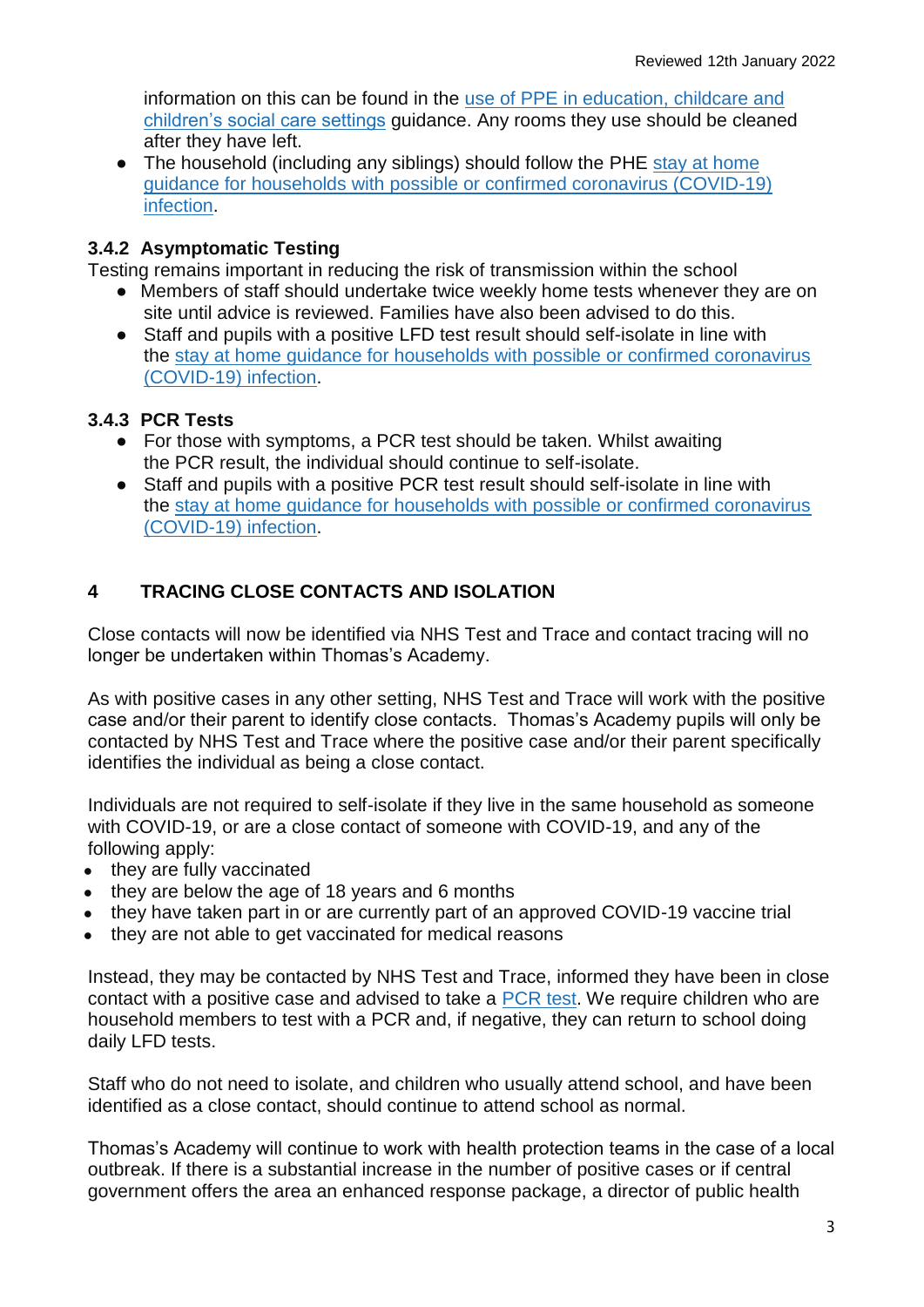might advise a school to temporarily reintroduce some control measures. This may include actions such as cancelling large scale events, requiring adults to wear masks in communal areas and returning to virtual assemblies **(See Point 7).**

# **5. SCHOOL OPERATIONS**

#### **5.1 Attendance**

All pupils are expected to attend school. As such the usual rules on school attendance will apply, including:

- $\bullet$  the parents' duty to secure that their child attends regularly;
- the schools' responsibilities to record attendance and follow up absence;
- the availability to issue sanctions, in the event of non-attendance.

All clinically extremely vulnerable (CEV) children should attend school unless they are one of the very small number of children under paediatric or other specialist care who have been advised by their clinician or other specialist not to attend.

#### **5.2 Recording attendance**

- Pupils who are self-isolating or in quarantine will be marked as "X" in the attendance codes. This will not count as an absence in the school census.
- Pupils who have a positive test result will be marked as "I" (for illness) in the attendance codes.
- Pupils who are abroad and unable to return should be marked as "Y" (unable to return due to exceptional circumstances)

#### **5.3 Arrival at and Departure from School**

Thomas's Academy will adopt the following procedures at the start and end of the school day. Details of these can be found in school specific communications.

- Arrival and departure times will revert to standard timings from before the pandemic.
- We will avoid morning queues in the playground by allowing a window of 10 minutes for each class to enter before registration
- For departure, parents are requested to wait around the perimeter of the playground
- Nursery will use a new separate entrance

#### **5.4 Uniform**

Pupils are expected to wear their full Thomas's Academy uniform.

- On days when pupils have PE, they are expected to wear their kits to school (Y1 up).
- Pupils should bring their coats/jumpers to school daily as the need continues for classrooms to be well-ventilated.

# **5.5 "Bubbles"**

From September pupils are no longer required to remain in consistent groups (bubbles). As well as enabling flexibility in curriculum delivery this means that larger gatherings such as Assemblies can resume and pupils can mix groups during lunch and break times unless added mitigations are recommended due to an outbreak.

# **5.6 Face Coverings**

This guidance has changed many times. Currently, face coverings are required for staff and visitors in indoor communal areas. Pupils may wear face coverings if they wish.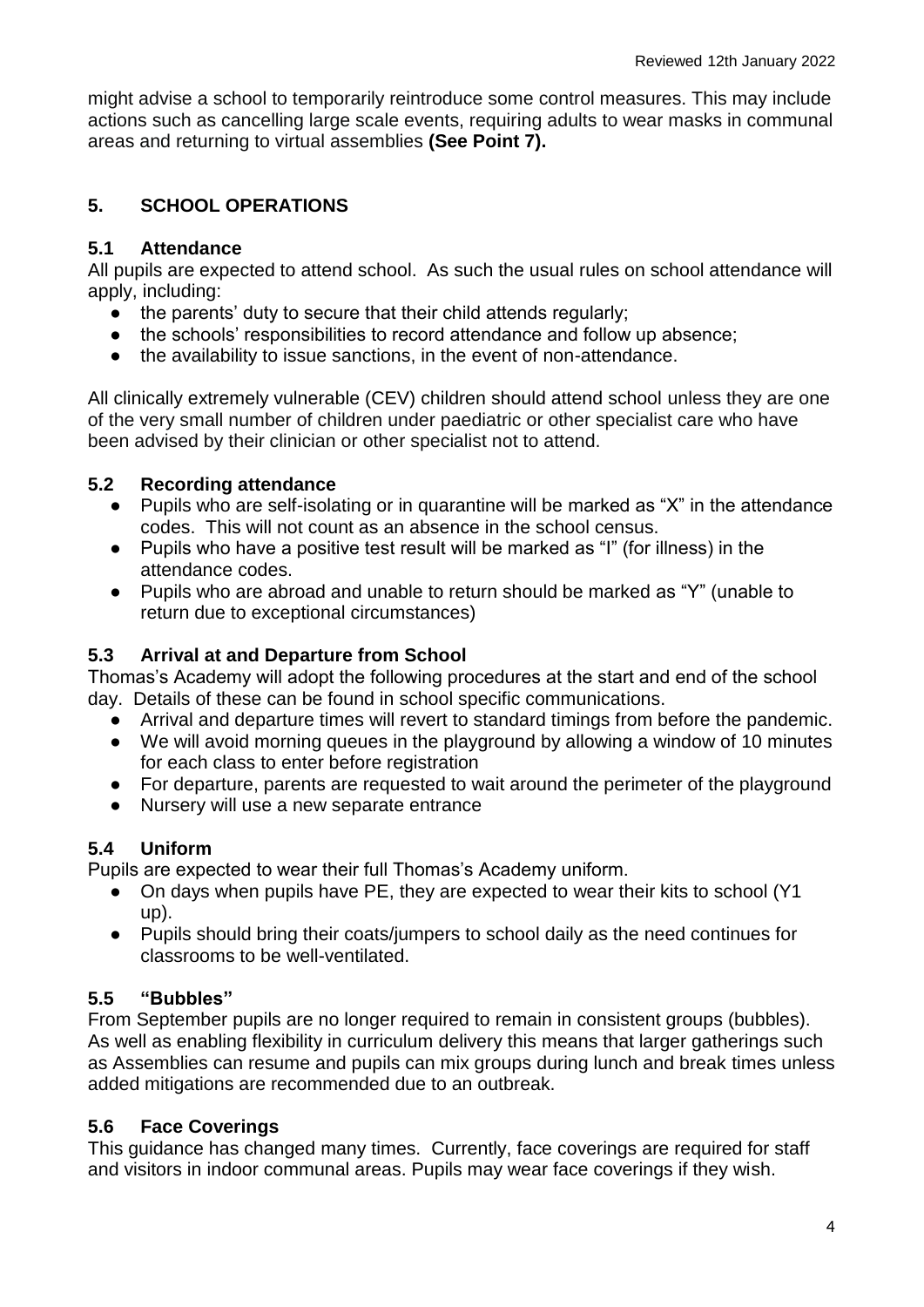#### **5.7 Curriculum and Timetable**

Thomas's Academy will readopt the full broad curriculum with all subjects using the specialist classrooms, notwithstanding the ongoing attention to cleanliness and general hygiene. In particular:

- sports fixtures will take place, both within the Thomas's group and against other schools and parents are welcome to support;
- school plays and concerts will take place and parents will be invited to attend unless we add additional restrictions due to an outbreak in which case we will do these events virtually
- educational day trips, workshops by visiting groups and residential trips will take place. Risk assessments for any trip will include checks that public health advice is been followed;
- parent meetings and PTA events will be held in person or remotely as decided by the organisers

#### **5.9 Travel from abroad**

Any pupils (and their parents or family members) who are returning to the UK must follow thi[s](https://www.gov.uk/guidance/travel-to-england-from-another-country-during-coronavirus-covid-19) [Government guidance.](https://www.gov.uk/guidance/travel-to-england-from-another-country-during-coronavirus-covid-19) Children aged 4 and under do not have to take any COVID-19 travel tests however, we require these children to take a LFD test before returning to school. Children aged 5 to 17 have to follow the testing and quarantine rules for people who qualify as fully vaccinated on arrival to England and therefore must take a COVID-19 PCR or LF test booked before their return travel. They can take the test up until the end of day 2 (where arrival day is day 0).

There are different rules if families have been in a red list country or territory in the 10 days before arrival in England however there are currently no countries or territories on the red list for travel to England. Guidance for this is accessible [here.](https://www.gov.uk/guidance/red-list-of-countries-and-territories)

#### **5.10 Pupil Wellbeing and Support**

Thomas's Academy is aware that some pupils may be experiencing a variety of emotions in response to the COVID-19 pandemic, such as anxiety, stress or low mood.

All parents / carers are asked to inform the school if their child has experienced any key family changes (eg bereavements, changes in contact with key adults, significant events, health difficulties etc) so that school staff can ensure they can be effectively supported.

All members of staff will be asked to be particularly alert to signs of stress in pupils and enable pupils to talk about how they are feeling and support them with approaches to improving their physical and mental wellbeing.

Any safeguarding concerns will continue to be passed to the Designated Safeguarding Lead (or deputy DSLs) promptly and any necessary referrals made to the relevant agencies or services as usual in line with the guidance in our Safeguarding and Child Protection Policy and Keeping children safe in education (2021). Additional support will be provided for pupils in school where appropriate and available.

# **6. SCHOOL WORKFORCE**

Social distancing measures have now ended in the workplace and all members of staff are expected to attend school.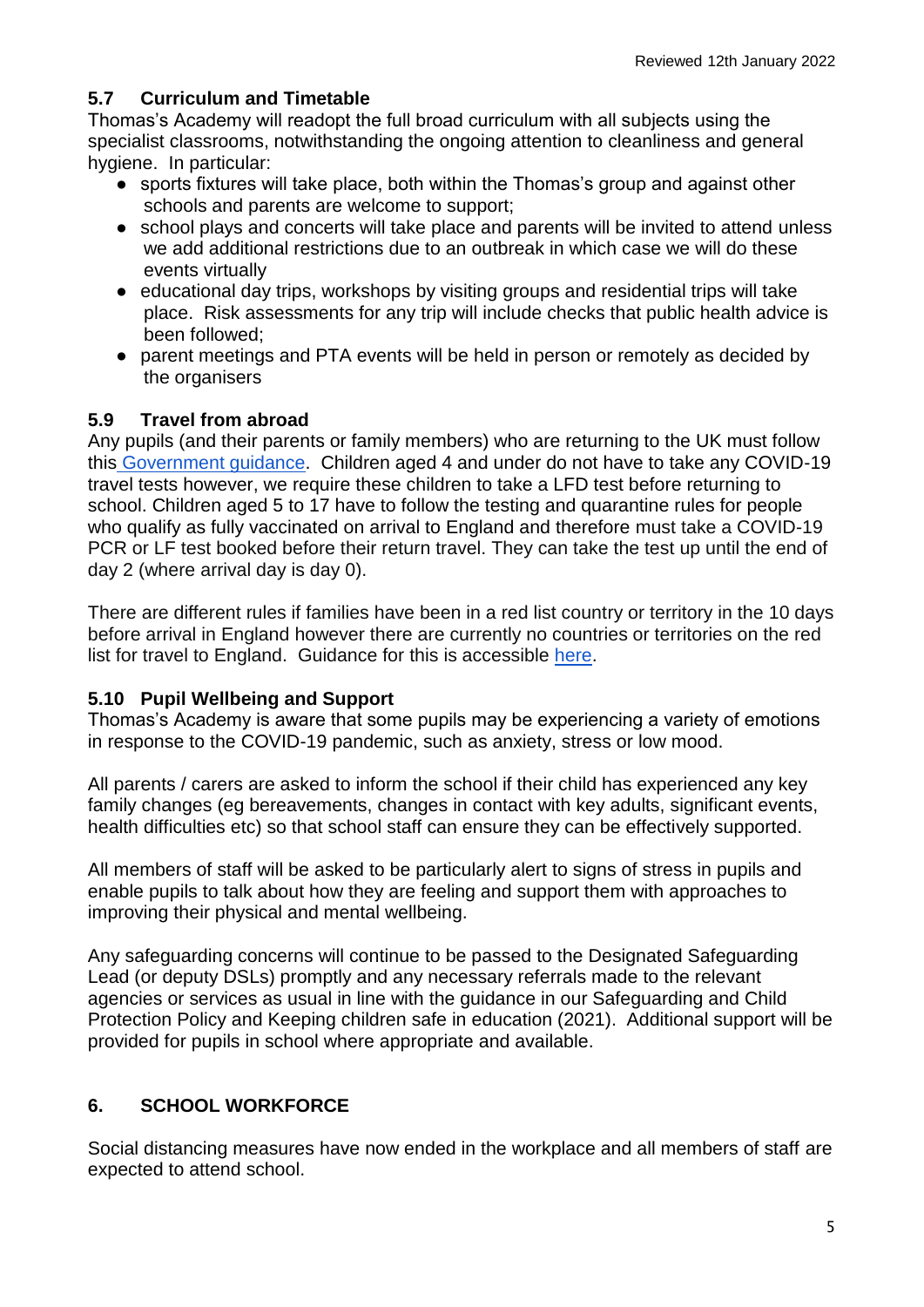Staff deployment, including Thomas's Readers, will operate as before the pandemic and staff recruitment procedures will continue as usual unless added measures are in place due to an outbreak.

Clinically extremely vulnerable (CEV) people are advised, as minimum, to follow the same guidance as everyone else, but may wish to think particularly carefully about additional precautions they can continue to take.

All members of staff will be supported to take up the offer of a vaccine and will be given time to attend booked vaccine appointments where possible.

. Thomas's Academy will have regard to staff work-life and balance and wellbeing. The school has a duty of care to its employees and has put in mechanisms to support staff wellbeing.

#### **7. STEPPING UP MEASURES AND CONTINGENCY PLANS**

Thomas's Academy will monitor closely the number of positive cases in the community and have set up contingency plans outlining what to do if children, pupils, students or staff test positive for COVID-19, or if the school is advised to take extra measures to help break chains of transmission. The most likely scenario will be to re-implement some or all of the procedures (such as bubbles, distancing etc).

Given the detrimental impact that restrictions on education can have on children and young people, these measures, particularly class or school closures, will only ever be considered as a last resort, kept to the minimum number of groups possible, and for the shortest amount of time possible.

# **7.1 Remote Schooling**

Thomas's Academy will maintain the capacity to deliver high-quality remote education for the next academic year, including for pupils who are unable to attend school because they are complying with clinical or public health advice or in quarantine, or facing challenges to return due to COVID-19 travel restrictions.

However, unless a whole group is off school this will not be a full remote programme as the teacher's main priority will be with the pupils in school.

# **8. LEGISLATION AND GUIDANCE**

This Policy bears due regard to the following statutory guidance and other advice.

DfE Guidance ['Schools COVID-19 operational guidance'](https://www.gov.uk/government/collections/guidance-for-schools-coronavirus-covid-19) (4th October 2021) PHE ['Stay at home guidance for households with possible or confirmed coronavirus](https://www.gov.uk/government/publications/covid-19-stay-at-home-guidance/stay-at-home-guidance-for-households-with-possible-coronavirus-covid-19-infection)  [\(COVID-19\) infection'](https://www.gov.uk/government/publications/covid-19-stay-at-home-guidance/stay-at-home-guidance-for-households-with-possible-coronavirus-covid-19-infection) (2nd December 2021)

DfE Guidance [COVID-19 Getting Tested](https://www.gov.uk/guidance/coronavirus-covid-19-getting-tested) (27<sup>th</sup> August 2021)

DfE statutory guidance ['Keeping children safe in education'](https://www.gov.uk/government/publications/keeping-children-safe-in-education--2) (1st September 2021)

DfE Guidance ['COVID-19; test kits for schools and FE providers'](https://www.gov.uk/government/publications/coronavirus-covid-19-home-test-kits-for-schools-and-fe-providers/coronavirus-covid-19-home-test-kits-for-schools-and-fe-providers) (22<sup>nd</sup> April 2021)

DfE Guidance ['Red list of countries and territories'](https://www.gov.uk/guidance/red-list-of-countries-and-territories) (7th December 2021)

DfE Guidance ['Actions for schools during the coronavirus outbreak'](https://www.gov.uk/government/publications/actions-for-schools-during-the-coronavirus-outbreak) 9th December 2021